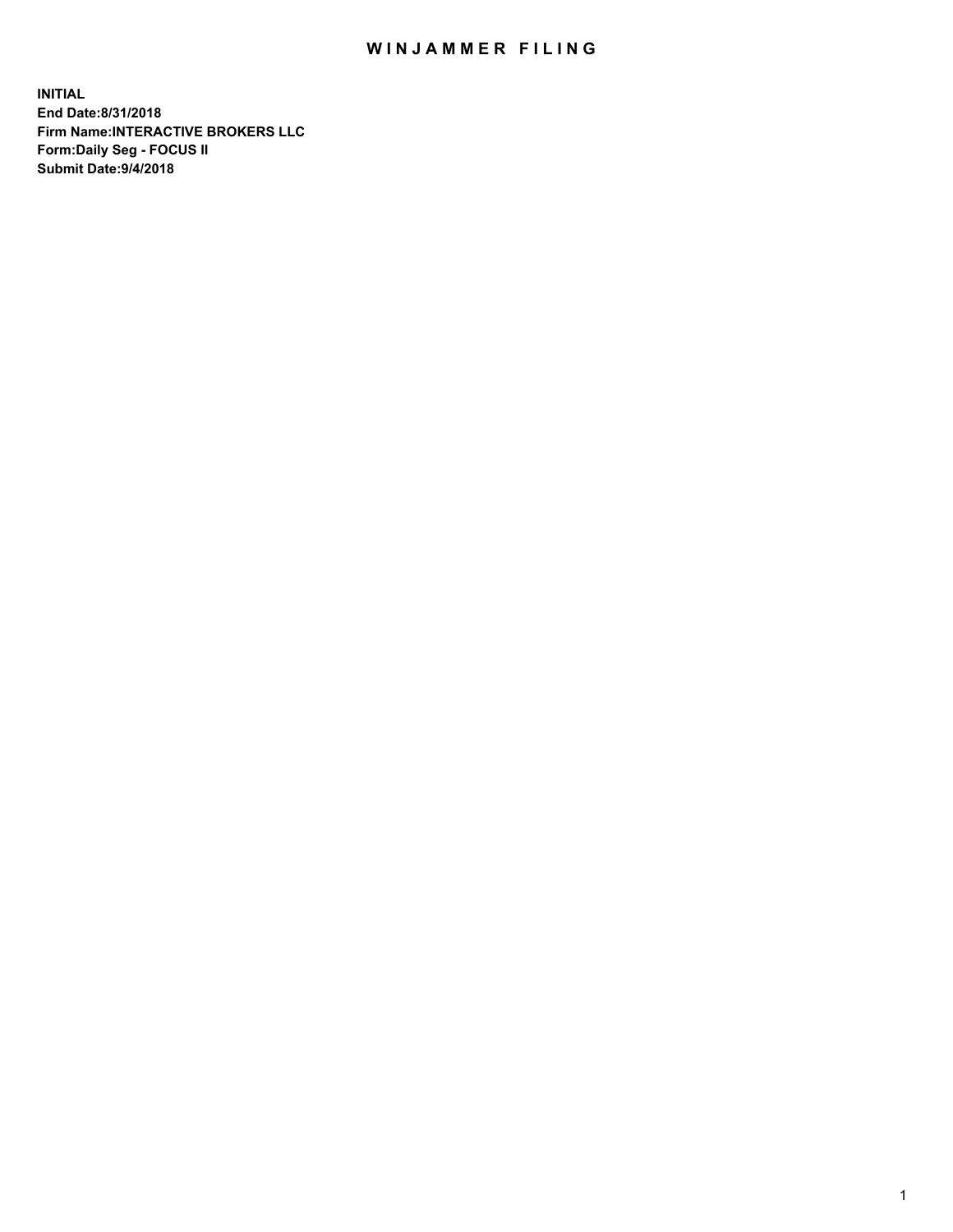**INITIAL End Date:8/31/2018 Firm Name:INTERACTIVE BROKERS LLC Form:Daily Seg - FOCUS II Submit Date:9/4/2018 Daily Segregation - Cover Page**

| Name of Company                                                                                                                                                                                                                                                                                                                | <b>INTERACTIVE BROKERS LLC</b>                                                                  |
|--------------------------------------------------------------------------------------------------------------------------------------------------------------------------------------------------------------------------------------------------------------------------------------------------------------------------------|-------------------------------------------------------------------------------------------------|
| <b>Contact Name</b>                                                                                                                                                                                                                                                                                                            | <b>James Menicucci</b>                                                                          |
| <b>Contact Phone Number</b>                                                                                                                                                                                                                                                                                                    | 203-618-8085                                                                                    |
| <b>Contact Email Address</b>                                                                                                                                                                                                                                                                                                   | jmenicucci@interactivebrokers.c<br>om                                                           |
| FCM's Customer Segregated Funds Residual Interest Target (choose one):<br>a. Minimum dollar amount: ; or<br>b. Minimum percentage of customer segregated funds required:% ; or<br>c. Dollar amount range between: and; or<br>d. Percentage range of customer segregated funds required between:% and%.                         | $\overline{\mathbf{0}}$<br>$\overline{\mathbf{0}}$<br>155,000,000 245,000,000<br>0 <sub>0</sub> |
| FCM's Customer Secured Amount Funds Residual Interest Target (choose one):<br>a. Minimum dollar amount: ; or<br>b. Minimum percentage of customer secured funds required:%; or<br>c. Dollar amount range between: and; or<br>d. Percentage range of customer secured funds required between:% and%.                            | $\frac{0}{0}$<br>80,000,000 120,000,000<br>0 <sub>0</sub>                                       |
| FCM's Cleared Swaps Customer Collateral Residual Interest Target (choose one):<br>a. Minimum dollar amount: ; or<br>b. Minimum percentage of cleared swaps customer collateral required:% ; or<br>c. Dollar amount range between: and; or<br>d. Percentage range of cleared swaps customer collateral required between:% and%. | $\overline{\mathbf{0}}$<br><u>0</u><br>0 <sub>0</sub><br>0 <sub>0</sub>                         |

Attach supporting documents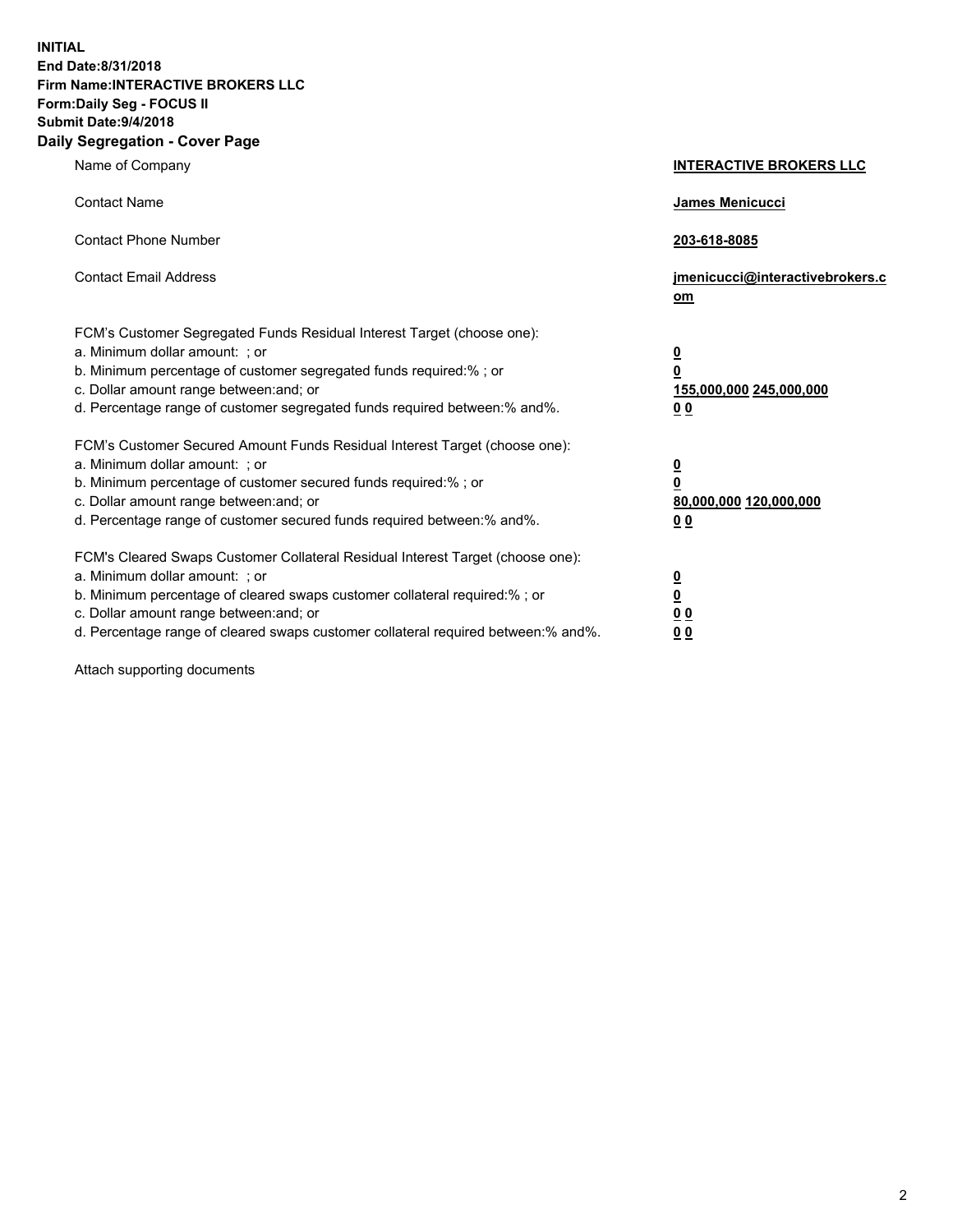## **INITIAL End Date:8/31/2018 Firm Name:INTERACTIVE BROKERS LLC Form:Daily Seg - FOCUS II Submit Date:9/4/2018 Daily Segregation - Secured Amounts**

| Foreign Futures and Foreign Options Secured Amounts |                                                                                                                                                                                                                                                                                                                                                                                                                                                                                                                                                                                                                                                                                                                                                                                                                                                                                                                                                                                                                                                                                                                                                                                                                                                                                                                                                                                                                                                                                                                                                                                                                                                                                                                                                                                                                                                                                                                                                                                                                                                                                                                                                                                                                                                                                                                                                                                                                                                                                   |
|-----------------------------------------------------|-----------------------------------------------------------------------------------------------------------------------------------------------------------------------------------------------------------------------------------------------------------------------------------------------------------------------------------------------------------------------------------------------------------------------------------------------------------------------------------------------------------------------------------------------------------------------------------------------------------------------------------------------------------------------------------------------------------------------------------------------------------------------------------------------------------------------------------------------------------------------------------------------------------------------------------------------------------------------------------------------------------------------------------------------------------------------------------------------------------------------------------------------------------------------------------------------------------------------------------------------------------------------------------------------------------------------------------------------------------------------------------------------------------------------------------------------------------------------------------------------------------------------------------------------------------------------------------------------------------------------------------------------------------------------------------------------------------------------------------------------------------------------------------------------------------------------------------------------------------------------------------------------------------------------------------------------------------------------------------------------------------------------------------------------------------------------------------------------------------------------------------------------------------------------------------------------------------------------------------------------------------------------------------------------------------------------------------------------------------------------------------------------------------------------------------------------------------------------------------|
|                                                     | $0$ [7305]                                                                                                                                                                                                                                                                                                                                                                                                                                                                                                                                                                                                                                                                                                                                                                                                                                                                                                                                                                                                                                                                                                                                                                                                                                                                                                                                                                                                                                                                                                                                                                                                                                                                                                                                                                                                                                                                                                                                                                                                                                                                                                                                                                                                                                                                                                                                                                                                                                                                        |
|                                                     |                                                                                                                                                                                                                                                                                                                                                                                                                                                                                                                                                                                                                                                                                                                                                                                                                                                                                                                                                                                                                                                                                                                                                                                                                                                                                                                                                                                                                                                                                                                                                                                                                                                                                                                                                                                                                                                                                                                                                                                                                                                                                                                                                                                                                                                                                                                                                                                                                                                                                   |
|                                                     |                                                                                                                                                                                                                                                                                                                                                                                                                                                                                                                                                                                                                                                                                                                                                                                                                                                                                                                                                                                                                                                                                                                                                                                                                                                                                                                                                                                                                                                                                                                                                                                                                                                                                                                                                                                                                                                                                                                                                                                                                                                                                                                                                                                                                                                                                                                                                                                                                                                                                   |
|                                                     | 457,632,014 [7315]                                                                                                                                                                                                                                                                                                                                                                                                                                                                                                                                                                                                                                                                                                                                                                                                                                                                                                                                                                                                                                                                                                                                                                                                                                                                                                                                                                                                                                                                                                                                                                                                                                                                                                                                                                                                                                                                                                                                                                                                                                                                                                                                                                                                                                                                                                                                                                                                                                                                |
|                                                     | $0$ [7317]                                                                                                                                                                                                                                                                                                                                                                                                                                                                                                                                                                                                                                                                                                                                                                                                                                                                                                                                                                                                                                                                                                                                                                                                                                                                                                                                                                                                                                                                                                                                                                                                                                                                                                                                                                                                                                                                                                                                                                                                                                                                                                                                                                                                                                                                                                                                                                                                                                                                        |
|                                                     | <u>-2,536,159</u> [7325]                                                                                                                                                                                                                                                                                                                                                                                                                                                                                                                                                                                                                                                                                                                                                                                                                                                                                                                                                                                                                                                                                                                                                                                                                                                                                                                                                                                                                                                                                                                                                                                                                                                                                                                                                                                                                                                                                                                                                                                                                                                                                                                                                                                                                                                                                                                                                                                                                                                          |
|                                                     |                                                                                                                                                                                                                                                                                                                                                                                                                                                                                                                                                                                                                                                                                                                                                                                                                                                                                                                                                                                                                                                                                                                                                                                                                                                                                                                                                                                                                                                                                                                                                                                                                                                                                                                                                                                                                                                                                                                                                                                                                                                                                                                                                                                                                                                                                                                                                                                                                                                                                   |
|                                                     | 280,916 [7335]                                                                                                                                                                                                                                                                                                                                                                                                                                                                                                                                                                                                                                                                                                                                                                                                                                                                                                                                                                                                                                                                                                                                                                                                                                                                                                                                                                                                                                                                                                                                                                                                                                                                                                                                                                                                                                                                                                                                                                                                                                                                                                                                                                                                                                                                                                                                                                                                                                                                    |
|                                                     | -45,476 [7337]                                                                                                                                                                                                                                                                                                                                                                                                                                                                                                                                                                                                                                                                                                                                                                                                                                                                                                                                                                                                                                                                                                                                                                                                                                                                                                                                                                                                                                                                                                                                                                                                                                                                                                                                                                                                                                                                                                                                                                                                                                                                                                                                                                                                                                                                                                                                                                                                                                                                    |
|                                                     | 455,331,295 [7345]                                                                                                                                                                                                                                                                                                                                                                                                                                                                                                                                                                                                                                                                                                                                                                                                                                                                                                                                                                                                                                                                                                                                                                                                                                                                                                                                                                                                                                                                                                                                                                                                                                                                                                                                                                                                                                                                                                                                                                                                                                                                                                                                                                                                                                                                                                                                                                                                                                                                |
|                                                     | 2,981 [7351]                                                                                                                                                                                                                                                                                                                                                                                                                                                                                                                                                                                                                                                                                                                                                                                                                                                                                                                                                                                                                                                                                                                                                                                                                                                                                                                                                                                                                                                                                                                                                                                                                                                                                                                                                                                                                                                                                                                                                                                                                                                                                                                                                                                                                                                                                                                                                                                                                                                                      |
|                                                     | 0 [7352] 2,981 [7354]                                                                                                                                                                                                                                                                                                                                                                                                                                                                                                                                                                                                                                                                                                                                                                                                                                                                                                                                                                                                                                                                                                                                                                                                                                                                                                                                                                                                                                                                                                                                                                                                                                                                                                                                                                                                                                                                                                                                                                                                                                                                                                                                                                                                                                                                                                                                                                                                                                                             |
|                                                     | 455,334,276 [7355]                                                                                                                                                                                                                                                                                                                                                                                                                                                                                                                                                                                                                                                                                                                                                                                                                                                                                                                                                                                                                                                                                                                                                                                                                                                                                                                                                                                                                                                                                                                                                                                                                                                                                                                                                                                                                                                                                                                                                                                                                                                                                                                                                                                                                                                                                                                                                                                                                                                                |
|                                                     |                                                                                                                                                                                                                                                                                                                                                                                                                                                                                                                                                                                                                                                                                                                                                                                                                                                                                                                                                                                                                                                                                                                                                                                                                                                                                                                                                                                                                                                                                                                                                                                                                                                                                                                                                                                                                                                                                                                                                                                                                                                                                                                                                                                                                                                                                                                                                                                                                                                                                   |
|                                                     | 455,334,276 [7360]                                                                                                                                                                                                                                                                                                                                                                                                                                                                                                                                                                                                                                                                                                                                                                                                                                                                                                                                                                                                                                                                                                                                                                                                                                                                                                                                                                                                                                                                                                                                                                                                                                                                                                                                                                                                                                                                                                                                                                                                                                                                                                                                                                                                                                                                                                                                                                                                                                                                |
|                                                     |                                                                                                                                                                                                                                                                                                                                                                                                                                                                                                                                                                                                                                                                                                                                                                                                                                                                                                                                                                                                                                                                                                                                                                                                                                                                                                                                                                                                                                                                                                                                                                                                                                                                                                                                                                                                                                                                                                                                                                                                                                                                                                                                                                                                                                                                                                                                                                                                                                                                                   |
|                                                     |                                                                                                                                                                                                                                                                                                                                                                                                                                                                                                                                                                                                                                                                                                                                                                                                                                                                                                                                                                                                                                                                                                                                                                                                                                                                                                                                                                                                                                                                                                                                                                                                                                                                                                                                                                                                                                                                                                                                                                                                                                                                                                                                                                                                                                                                                                                                                                                                                                                                                   |
|                                                     |                                                                                                                                                                                                                                                                                                                                                                                                                                                                                                                                                                                                                                                                                                                                                                                                                                                                                                                                                                                                                                                                                                                                                                                                                                                                                                                                                                                                                                                                                                                                                                                                                                                                                                                                                                                                                                                                                                                                                                                                                                                                                                                                                                                                                                                                                                                                                                                                                                                                                   |
|                                                     | 71,098,980 [7500]                                                                                                                                                                                                                                                                                                                                                                                                                                                                                                                                                                                                                                                                                                                                                                                                                                                                                                                                                                                                                                                                                                                                                                                                                                                                                                                                                                                                                                                                                                                                                                                                                                                                                                                                                                                                                                                                                                                                                                                                                                                                                                                                                                                                                                                                                                                                                                                                                                                                 |
|                                                     | 0 [7520] 71,098,980 [7530]                                                                                                                                                                                                                                                                                                                                                                                                                                                                                                                                                                                                                                                                                                                                                                                                                                                                                                                                                                                                                                                                                                                                                                                                                                                                                                                                                                                                                                                                                                                                                                                                                                                                                                                                                                                                                                                                                                                                                                                                                                                                                                                                                                                                                                                                                                                                                                                                                                                        |
|                                                     |                                                                                                                                                                                                                                                                                                                                                                                                                                                                                                                                                                                                                                                                                                                                                                                                                                                                                                                                                                                                                                                                                                                                                                                                                                                                                                                                                                                                                                                                                                                                                                                                                                                                                                                                                                                                                                                                                                                                                                                                                                                                                                                                                                                                                                                                                                                                                                                                                                                                                   |
|                                                     | 397,596,885 [7540]                                                                                                                                                                                                                                                                                                                                                                                                                                                                                                                                                                                                                                                                                                                                                                                                                                                                                                                                                                                                                                                                                                                                                                                                                                                                                                                                                                                                                                                                                                                                                                                                                                                                                                                                                                                                                                                                                                                                                                                                                                                                                                                                                                                                                                                                                                                                                                                                                                                                |
|                                                     | 0 [7560] 397,596,885 [7570]                                                                                                                                                                                                                                                                                                                                                                                                                                                                                                                                                                                                                                                                                                                                                                                                                                                                                                                                                                                                                                                                                                                                                                                                                                                                                                                                                                                                                                                                                                                                                                                                                                                                                                                                                                                                                                                                                                                                                                                                                                                                                                                                                                                                                                                                                                                                                                                                                                                       |
|                                                     |                                                                                                                                                                                                                                                                                                                                                                                                                                                                                                                                                                                                                                                                                                                                                                                                                                                                                                                                                                                                                                                                                                                                                                                                                                                                                                                                                                                                                                                                                                                                                                                                                                                                                                                                                                                                                                                                                                                                                                                                                                                                                                                                                                                                                                                                                                                                                                                                                                                                                   |
|                                                     | $0$ [7580]                                                                                                                                                                                                                                                                                                                                                                                                                                                                                                                                                                                                                                                                                                                                                                                                                                                                                                                                                                                                                                                                                                                                                                                                                                                                                                                                                                                                                                                                                                                                                                                                                                                                                                                                                                                                                                                                                                                                                                                                                                                                                                                                                                                                                                                                                                                                                                                                                                                                        |
|                                                     | $0$ [7590]                                                                                                                                                                                                                                                                                                                                                                                                                                                                                                                                                                                                                                                                                                                                                                                                                                                                                                                                                                                                                                                                                                                                                                                                                                                                                                                                                                                                                                                                                                                                                                                                                                                                                                                                                                                                                                                                                                                                                                                                                                                                                                                                                                                                                                                                                                                                                                                                                                                                        |
|                                                     | $0$ [7600]                                                                                                                                                                                                                                                                                                                                                                                                                                                                                                                                                                                                                                                                                                                                                                                                                                                                                                                                                                                                                                                                                                                                                                                                                                                                                                                                                                                                                                                                                                                                                                                                                                                                                                                                                                                                                                                                                                                                                                                                                                                                                                                                                                                                                                                                                                                                                                                                                                                                        |
|                                                     | $0$ [7610]                                                                                                                                                                                                                                                                                                                                                                                                                                                                                                                                                                                                                                                                                                                                                                                                                                                                                                                                                                                                                                                                                                                                                                                                                                                                                                                                                                                                                                                                                                                                                                                                                                                                                                                                                                                                                                                                                                                                                                                                                                                                                                                                                                                                                                                                                                                                                                                                                                                                        |
|                                                     | 0 [7615] 0 [7620]                                                                                                                                                                                                                                                                                                                                                                                                                                                                                                                                                                                                                                                                                                                                                                                                                                                                                                                                                                                                                                                                                                                                                                                                                                                                                                                                                                                                                                                                                                                                                                                                                                                                                                                                                                                                                                                                                                                                                                                                                                                                                                                                                                                                                                                                                                                                                                                                                                                                 |
|                                                     |                                                                                                                                                                                                                                                                                                                                                                                                                                                                                                                                                                                                                                                                                                                                                                                                                                                                                                                                                                                                                                                                                                                                                                                                                                                                                                                                                                                                                                                                                                                                                                                                                                                                                                                                                                                                                                                                                                                                                                                                                                                                                                                                                                                                                                                                                                                                                                                                                                                                                   |
|                                                     | $0$ [7640]                                                                                                                                                                                                                                                                                                                                                                                                                                                                                                                                                                                                                                                                                                                                                                                                                                                                                                                                                                                                                                                                                                                                                                                                                                                                                                                                                                                                                                                                                                                                                                                                                                                                                                                                                                                                                                                                                                                                                                                                                                                                                                                                                                                                                                                                                                                                                                                                                                                                        |
|                                                     | $0$ [7650]                                                                                                                                                                                                                                                                                                                                                                                                                                                                                                                                                                                                                                                                                                                                                                                                                                                                                                                                                                                                                                                                                                                                                                                                                                                                                                                                                                                                                                                                                                                                                                                                                                                                                                                                                                                                                                                                                                                                                                                                                                                                                                                                                                                                                                                                                                                                                                                                                                                                        |
|                                                     | $0$ [7660]                                                                                                                                                                                                                                                                                                                                                                                                                                                                                                                                                                                                                                                                                                                                                                                                                                                                                                                                                                                                                                                                                                                                                                                                                                                                                                                                                                                                                                                                                                                                                                                                                                                                                                                                                                                                                                                                                                                                                                                                                                                                                                                                                                                                                                                                                                                                                                                                                                                                        |
|                                                     | $0$ [7670]                                                                                                                                                                                                                                                                                                                                                                                                                                                                                                                                                                                                                                                                                                                                                                                                                                                                                                                                                                                                                                                                                                                                                                                                                                                                                                                                                                                                                                                                                                                                                                                                                                                                                                                                                                                                                                                                                                                                                                                                                                                                                                                                                                                                                                                                                                                                                                                                                                                                        |
|                                                     | 0 [7675] 0 [7680]                                                                                                                                                                                                                                                                                                                                                                                                                                                                                                                                                                                                                                                                                                                                                                                                                                                                                                                                                                                                                                                                                                                                                                                                                                                                                                                                                                                                                                                                                                                                                                                                                                                                                                                                                                                                                                                                                                                                                                                                                                                                                                                                                                                                                                                                                                                                                                                                                                                                 |
|                                                     |                                                                                                                                                                                                                                                                                                                                                                                                                                                                                                                                                                                                                                                                                                                                                                                                                                                                                                                                                                                                                                                                                                                                                                                                                                                                                                                                                                                                                                                                                                                                                                                                                                                                                                                                                                                                                                                                                                                                                                                                                                                                                                                                                                                                                                                                                                                                                                                                                                                                                   |
|                                                     | 106,689,320 [7700]                                                                                                                                                                                                                                                                                                                                                                                                                                                                                                                                                                                                                                                                                                                                                                                                                                                                                                                                                                                                                                                                                                                                                                                                                                                                                                                                                                                                                                                                                                                                                                                                                                                                                                                                                                                                                                                                                                                                                                                                                                                                                                                                                                                                                                                                                                                                                                                                                                                                |
|                                                     | $0$ [7710]                                                                                                                                                                                                                                                                                                                                                                                                                                                                                                                                                                                                                                                                                                                                                                                                                                                                                                                                                                                                                                                                                                                                                                                                                                                                                                                                                                                                                                                                                                                                                                                                                                                                                                                                                                                                                                                                                                                                                                                                                                                                                                                                                                                                                                                                                                                                                                                                                                                                        |
|                                                     | 647,435 [7720]                                                                                                                                                                                                                                                                                                                                                                                                                                                                                                                                                                                                                                                                                                                                                                                                                                                                                                                                                                                                                                                                                                                                                                                                                                                                                                                                                                                                                                                                                                                                                                                                                                                                                                                                                                                                                                                                                                                                                                                                                                                                                                                                                                                                                                                                                                                                                                                                                                                                    |
|                                                     | 280,916 [7730]                                                                                                                                                                                                                                                                                                                                                                                                                                                                                                                                                                                                                                                                                                                                                                                                                                                                                                                                                                                                                                                                                                                                                                                                                                                                                                                                                                                                                                                                                                                                                                                                                                                                                                                                                                                                                                                                                                                                                                                                                                                                                                                                                                                                                                                                                                                                                                                                                                                                    |
|                                                     | <mark>-45,476</mark> [7735] 107,572,195 [7740]                                                                                                                                                                                                                                                                                                                                                                                                                                                                                                                                                                                                                                                                                                                                                                                                                                                                                                                                                                                                                                                                                                                                                                                                                                                                                                                                                                                                                                                                                                                                                                                                                                                                                                                                                                                                                                                                                                                                                                                                                                                                                                                                                                                                                                                                                                                                                                                                                                    |
|                                                     | $0$ [7760]                                                                                                                                                                                                                                                                                                                                                                                                                                                                                                                                                                                                                                                                                                                                                                                                                                                                                                                                                                                                                                                                                                                                                                                                                                                                                                                                                                                                                                                                                                                                                                                                                                                                                                                                                                                                                                                                                                                                                                                                                                                                                                                                                                                                                                                                                                                                                                                                                                                                        |
|                                                     | $0$ [7765]                                                                                                                                                                                                                                                                                                                                                                                                                                                                                                                                                                                                                                                                                                                                                                                                                                                                                                                                                                                                                                                                                                                                                                                                                                                                                                                                                                                                                                                                                                                                                                                                                                                                                                                                                                                                                                                                                                                                                                                                                                                                                                                                                                                                                                                                                                                                                                                                                                                                        |
|                                                     | 576,268,060 [7770]                                                                                                                                                                                                                                                                                                                                                                                                                                                                                                                                                                                                                                                                                                                                                                                                                                                                                                                                                                                                                                                                                                                                                                                                                                                                                                                                                                                                                                                                                                                                                                                                                                                                                                                                                                                                                                                                                                                                                                                                                                                                                                                                                                                                                                                                                                                                                                                                                                                                |
|                                                     | 120,933,784 [7380]                                                                                                                                                                                                                                                                                                                                                                                                                                                                                                                                                                                                                                                                                                                                                                                                                                                                                                                                                                                                                                                                                                                                                                                                                                                                                                                                                                                                                                                                                                                                                                                                                                                                                                                                                                                                                                                                                                                                                                                                                                                                                                                                                                                                                                                                                                                                                                                                                                                                |
|                                                     |                                                                                                                                                                                                                                                                                                                                                                                                                                                                                                                                                                                                                                                                                                                                                                                                                                                                                                                                                                                                                                                                                                                                                                                                                                                                                                                                                                                                                                                                                                                                                                                                                                                                                                                                                                                                                                                                                                                                                                                                                                                                                                                                                                                                                                                                                                                                                                                                                                                                                   |
|                                                     | 80,000,000 [7780]                                                                                                                                                                                                                                                                                                                                                                                                                                                                                                                                                                                                                                                                                                                                                                                                                                                                                                                                                                                                                                                                                                                                                                                                                                                                                                                                                                                                                                                                                                                                                                                                                                                                                                                                                                                                                                                                                                                                                                                                                                                                                                                                                                                                                                                                                                                                                                                                                                                                 |
|                                                     | 40,933,784 [7785]                                                                                                                                                                                                                                                                                                                                                                                                                                                                                                                                                                                                                                                                                                                                                                                                                                                                                                                                                                                                                                                                                                                                                                                                                                                                                                                                                                                                                                                                                                                                                                                                                                                                                                                                                                                                                                                                                                                                                                                                                                                                                                                                                                                                                                                                                                                                                                                                                                                                 |
|                                                     | Amount required to be set aside pursuant to law, rule or regulation of a foreign<br>government or a rule of a self-regulatory organization authorized thereunder<br>Net ledger balance - Foreign Futures and Foreign Option Trading - All Customers<br>A. Cash<br>B. Securities (at market)<br>Net unrealized profit (loss) in open futures contracts traded on a foreign board of trade<br>Exchange traded options<br>a. Market value of open option contracts purchased on a foreign board of trade<br>b. Market value of open contracts granted (sold) on a foreign board of trade<br>Net equity (deficit) (add lines 1.2. and 3.)<br>Account liquidating to a deficit and account with a debit balances - gross amount<br>Less: amount offset by customer owned securities<br>Amount required to be set aside as the secured amount - Net Liquidating Equity<br>Method (add lines 4 and 5)<br>Greater of amount required to be set aside pursuant to foreign jurisdiction (above) or line<br>6.<br>FUNDS DEPOSITED IN SEPARATE REGULATION 30.7 ACCOUNTS<br>Cash in banks<br>A. Banks located in the United States<br>B. Other banks qualified under Regulation 30.7<br>Securities<br>A. In safekeeping with banks located in the United States<br>B. In safekeeping with other banks qualified under Regulation 30.7<br>Equities with registered futures commission merchants<br>A. Cash<br><b>B.</b> Securities<br>C. Unrealized gain (loss) on open futures contracts<br>D. Value of long option contracts<br>E. Value of short option contracts<br>Amounts held by clearing organizations of foreign boards of trade<br>A. Cash<br><b>B.</b> Securities<br>C. Amount due to (from) clearing organization - daily variation<br>D. Value of long option contracts<br>E. Value of short option contracts<br>Amounts held by members of foreign boards of trade<br>A. Cash<br><b>B.</b> Securities<br>C. Unrealized gain (loss) on open futures contracts<br>D. Value of long option contracts<br>E. Value of short option contracts<br>Amounts with other depositories designated by a foreign board of trade<br>Segregated funds on hand<br>Total funds in separate section 30.7 accounts<br>Excess (deficiency) Set Aside for Secured Amount (subtract line 7 Secured Statement<br>Page 1 from Line 8)<br>Management Target Amount for Excess funds in separate section 30.7 accounts<br>Excess (deficiency) funds in separate 30.7 accounts over (under) Management Target |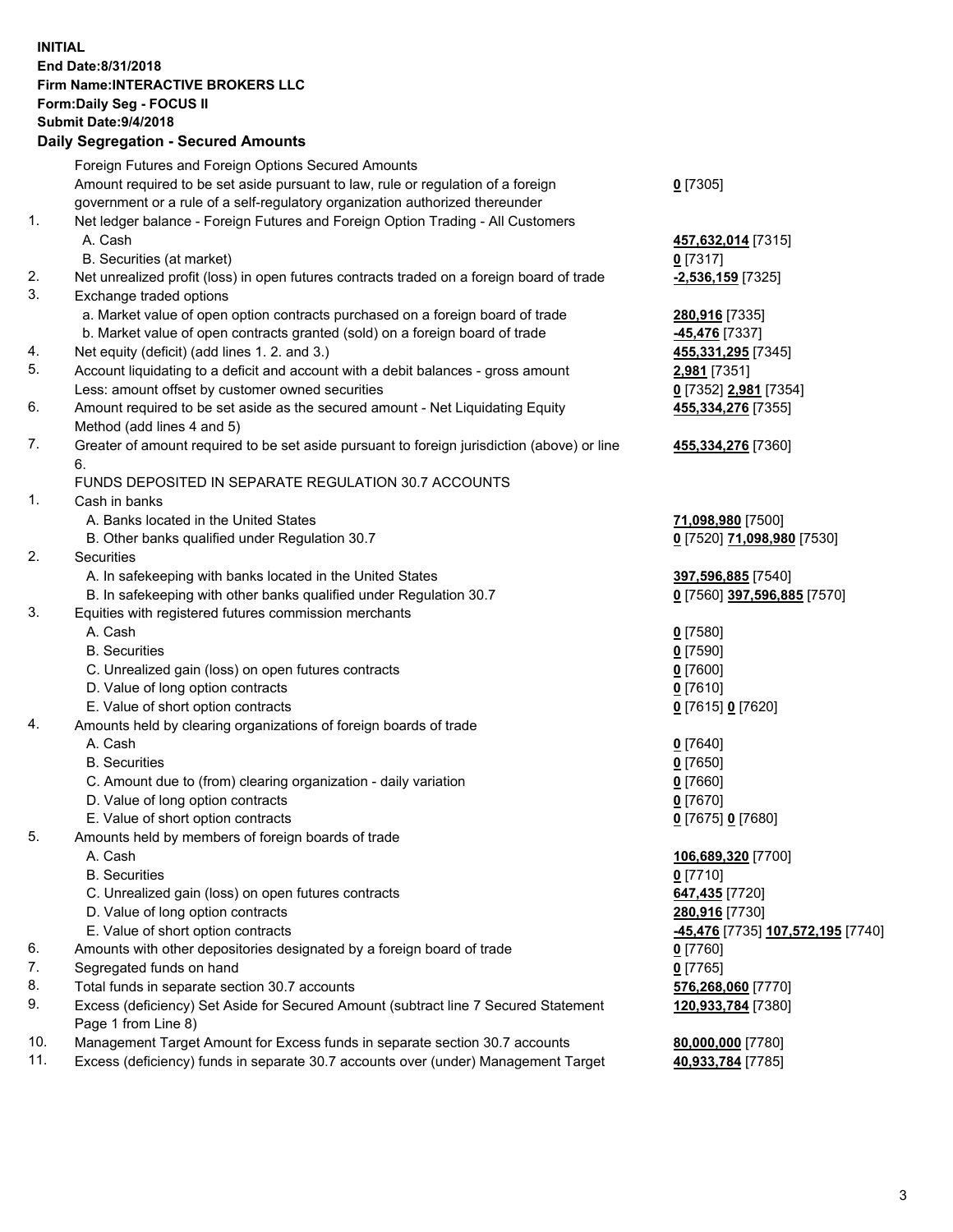**INITIAL End Date:8/31/2018 Firm Name:INTERACTIVE BROKERS LLC Form:Daily Seg - FOCUS II Submit Date:9/4/2018 Daily Segregation - Segregation Statement** SEGREGATION REQUIREMENTS(Section 4d(2) of the CEAct) 1. Net ledger balance A. Cash **4,122,162,616** [7010] B. Securities (at market) **0** [7020] 2. Net unrealized profit (loss) in open futures contracts traded on a contract market **-99,331,690** [7030] 3. Exchange traded options A. Add market value of open option contracts purchased on a contract market **168,955,218** [7032] B. Deduct market value of open option contracts granted (sold) on a contract market **-208,979,422** [7033] 4. Net equity (deficit) (add lines 1, 2 and 3) **3,982,806,722** [7040] 5. Accounts liquidating to a deficit and accounts with debit balances - gross amount **169,688** [7045] Less: amount offset by customer securities **0** [7047] **169,688** [7050] 6. Amount required to be segregated (add lines 4 and 5) **3,982,976,410** [7060] FUNDS IN SEGREGATED ACCOUNTS 7. Deposited in segregated funds bank accounts A. Cash **626,736,547** [7070] B. Securities representing investments of customers' funds (at market) **2,336,964,335** [7080] C. Securities held for particular customers or option customers in lieu of cash (at market) **0** [7090] 8. Margins on deposit with derivatives clearing organizations of contract markets A. Cash **27,908,140** [7100] B. Securities representing investments of customers' funds (at market) **1,251,652,982** [7110] C. Securities held for particular customers or option customers in lieu of cash (at market) **0** [7120] 9. Net settlement from (to) derivatives clearing organizations of contract markets **2,020,477** [7130] 10. Exchange traded options A. Value of open long option contracts **168,783,372** [7132] B. Value of open short option contracts **-208,922,861** [7133] 11. Net equities with other FCMs A. Net liquidating equity **0** [7140] B. Securities representing investments of customers' funds (at market) **0** [7160] C. Securities held for particular customers or option customers in lieu of cash (at market) **0** [7170] 12. Segregated funds on hand **0** [7150] 13. Total amount in segregation (add lines 7 through 12) **4,205,142,992** [7180] 14. Excess (deficiency) funds in segregation (subtract line 6 from line 13) **222,166,582** [7190] 15. Management Target Amount for Excess funds in segregation **155,000,000** [7194] **67,166,582** [7198]

16. Excess (deficiency) funds in segregation over (under) Management Target Amount Excess